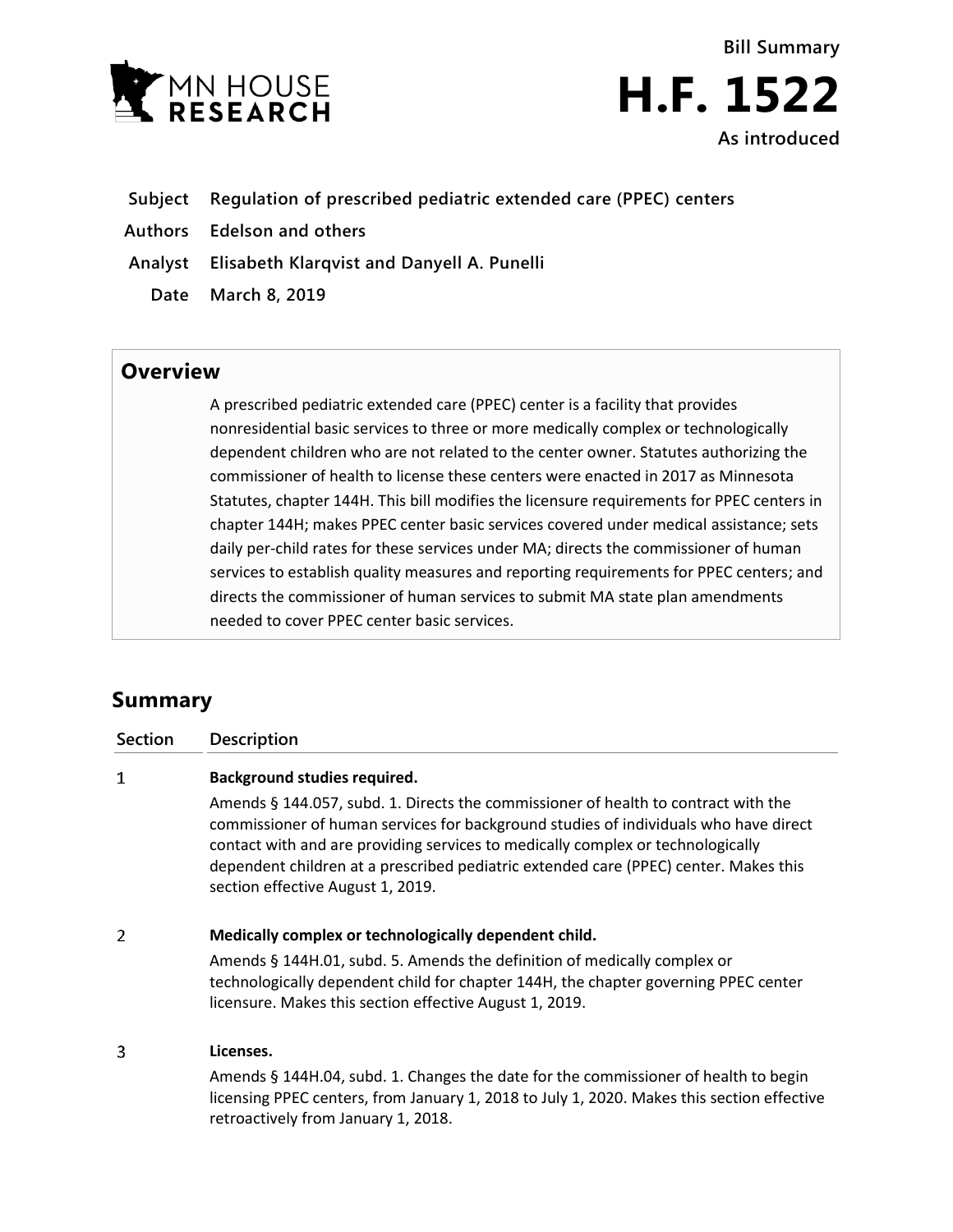### **Section Description**

#### $\overline{4}$ **Licensure phase-in.**

Adds subd. 1a to § 144H.04. Directs the commissioner to phase in licensure of PPEC centers by issuing no more than two center licenses prior to June 30, 2022. Makes a license issued under this subdivision valid until June 30, 2022. Makes this section effective upon the effective date of section 12.

#### 5 **Application of rules for hospice services and residential hospice facilities.**

Amends § 144H.06. In a section listing rules for hospice services and residential hospice facilities that apply to PPEC centers, strikes a requirement for an applicant for PPEC center initial licensure or licensure renewal to document compliance with background study requirements (background study requirements for PPEC center employees are instead being added to section 144.057, subd. 1) and requires an applicant to pay the fees specified in section 144A.753, subd. 1, para. (c), based on the applicant's revenue from the past fiscal year. Makes this section effective August 1, 2019.

#### 6 **Services.**

Amends § 144H.07, subd. 1. Allows a PPEC center to provide services up to 12.5 hours per day, rather than up to 14 hours per day as in current law, and adds a requirement that its hours of operation must be during normal waking hours. Makes this section effective August 1, 2019.

#### $\overline{7}$ **Limitations.**

Amends § 144H.07, subd. 2. Limits a child's attendance at a PPEC center to 12.5 hours within a 24-hour period, rather than 14 hours within a 24-hour period as in current law. Makes this section effective August 1, 2019.

#### 8 **Administrators.**

Amends § 144H.08, subd. 2. In order to be a PPEC center administrator, requires a person to have at least two years of experience in the past five years caring for or managing the care of medically complex or technologically dependent children. Makes this section effective August 1, 2019.

#### 9 **Registered nurses.**

Amends § 144H.11, subd. 2. Removes a requirement that registered nurse, in order to be employed at a PPEC center, must have experience in the past 24 months being responsible for the care of acutely ill or chronically ill children. Makes this section effective August 1, 2019.

#### 10 **Licensed practical nurses.**

Amends § 144H.11, subd. 3. Removes a requirement that a licensed practical nurse, in order to be employed at a PPEC center, must have at least two years of experience in pediatrics. Makes this section effective August 1, 2019.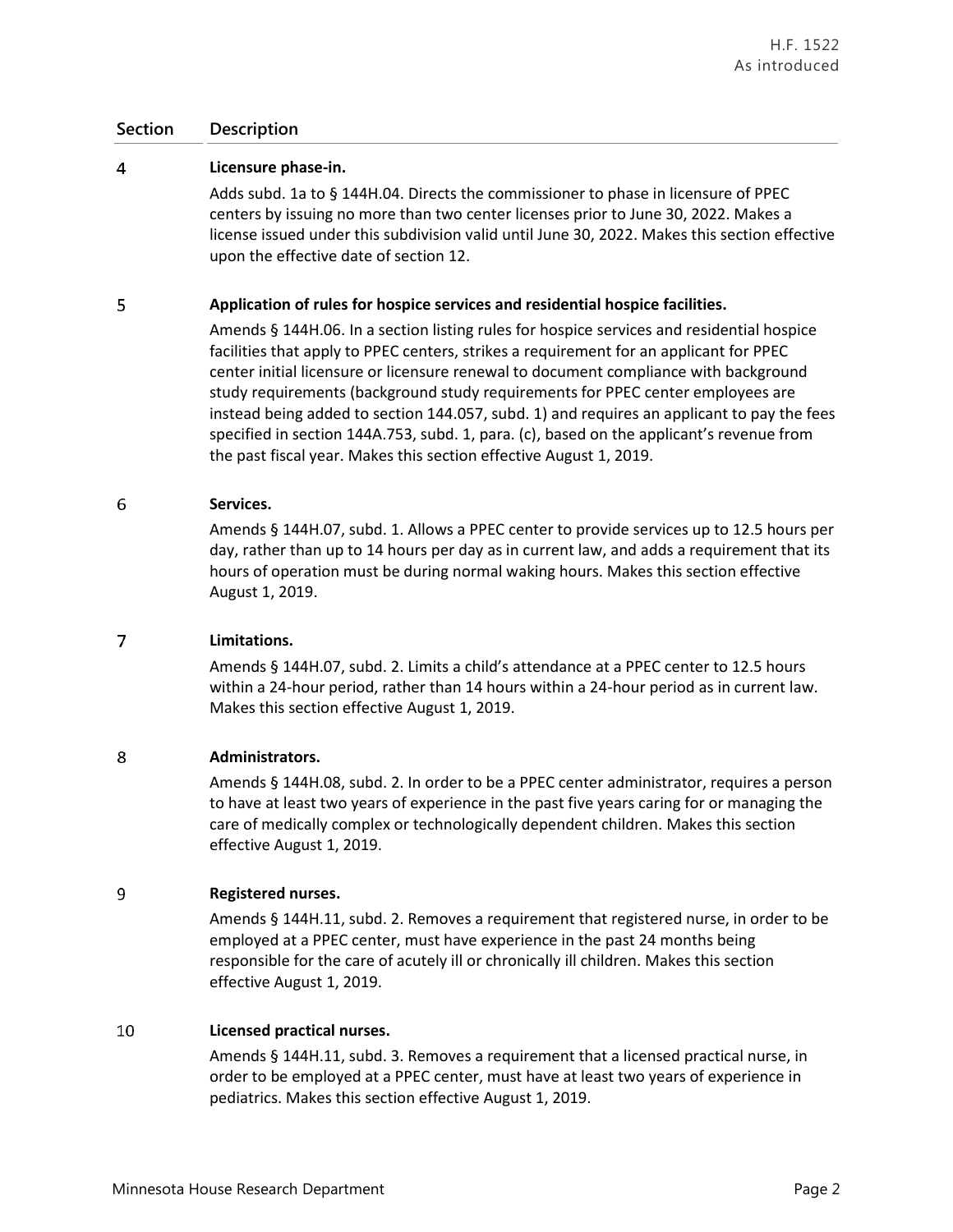### **Section Description**

#### 11 **Other direct care personnel.**

Amends § 144H.11, subd. 4. Makes technical changes to a subdivision establishing requirements for direct care personnel employed by a PPEC center. Makes this section effective August 1, 2019.

#### 12 **Prescribed pediatric extended care (PPEC) center basic services.**

Amends § 256B.0625, by adding subd. 66. Adds PPEC center basic services to MA-covered services. Specifies how PPEC basic services shall be reimbursed. Makes this section effective July 1, 2020, or upon federal approval, whichever is later. Requires the commissioner of human services to notify the revisor when federal approval is obtained.

#### 13 **PPEC center services.**

Creates § 256B.86.

**Subd. 1. Reimbursement rates.** Sets the daily per child payment rates for PPEC basic services covered by MA and provided at PPEC licensed centers.

**Subd. 2. Determination of complexity level.** Requires complexity level to be determined based on the level of nursing intervention required for each child using an assessment tool approved by the commissioner.

Makes this section effective July 1, 2020, or upon federal approval, whichever occurs later. Requires the commissioner of human services to notify the revisor when federal approval is obtained.

#### 14 **Direction to the commissioner of human services; quality measures for PPEC centers.**

Requires the commissioner of human services, in consultation with PPEC centers licensed prior to June 30, 2022, to develop quality measures for PPEC centers, procedures for reporting quality measures to the commissioner, and methods for the commissioner to make the results of the quality measures available to the public. Makes this section effective upon the effective date of section 12.

#### 15 **Direction to the commissioner of human services; PPEC.**

Requires the commissioner of human services, no later than October 15, 2019, to submit to the federal Centers for Medicare and Medicaid Services any MA state plan amendments necessary to cover PPEC center basic services. Provides an immediate effective date.

#### 16 **Repealer.**

Repeals section 144H.08, subd. 1, effective August 1, 2019. (That subdivision establishes duties of the owner of a PPEC center.)